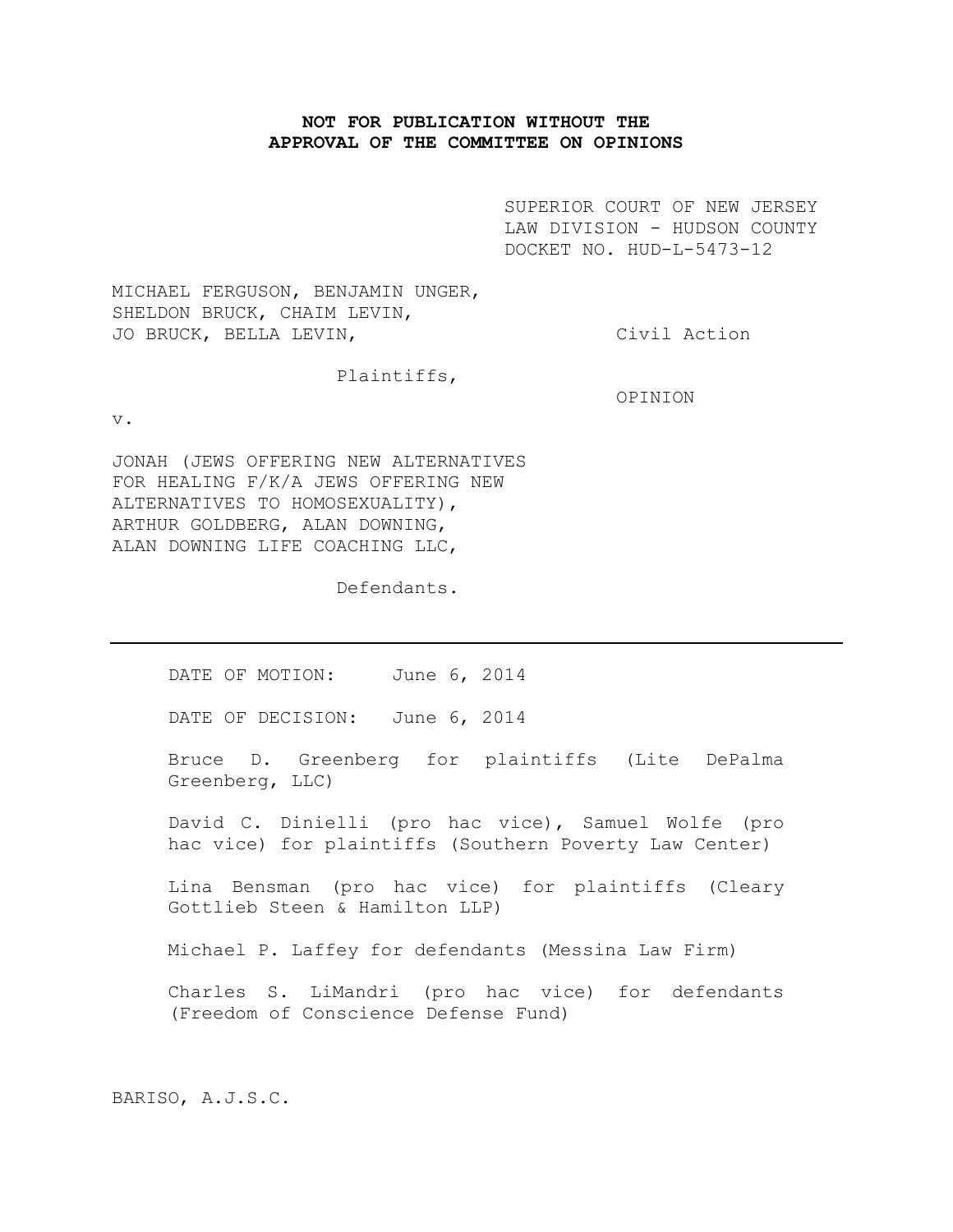#### **Introduction**

On November 27, 2012, plaintiffs Michael Ferguson, Benjamin Unger, Sheldon Bruck, Chaim Levin, Jo Bruck, and Bella Levin ("Plaintiffs") filed an action against defendants Jews Offering New Alternatives for Healing ("JONAH") and others. JONAH is a nonprofit corporation dedicated to educating the Jewish community about the social, cultural, and emotional factors that lead to same-sex attractions. JONAH uses counseling and other methods to assist individuals to purge unwanted same-sex attractions. Plaintiffs allege that JONAH's business practices violate the New Jersey Consumer Fraud Act ("CFA"), N.J.S.A. 56:8-1 to -20.

Plaintiffs' CFA claim is based on two separate forms of ascertainable loss. The first is money spent on JONAH's services. The second is money spent on reparative therapy necessitated by JONAH's services. JONAH has moved for partial summary judgment, asserting that the second category of loss is not recoverable under the CFA.

## **Statement of Facts and Relevant Procedural History**

JONAH provided conversion therapy and counseling services purporting to change Plaintiffs' sexual orientation from homosexual to heterosexual. JONAH claims that their services are clinical in nature and based on scientific techniques proven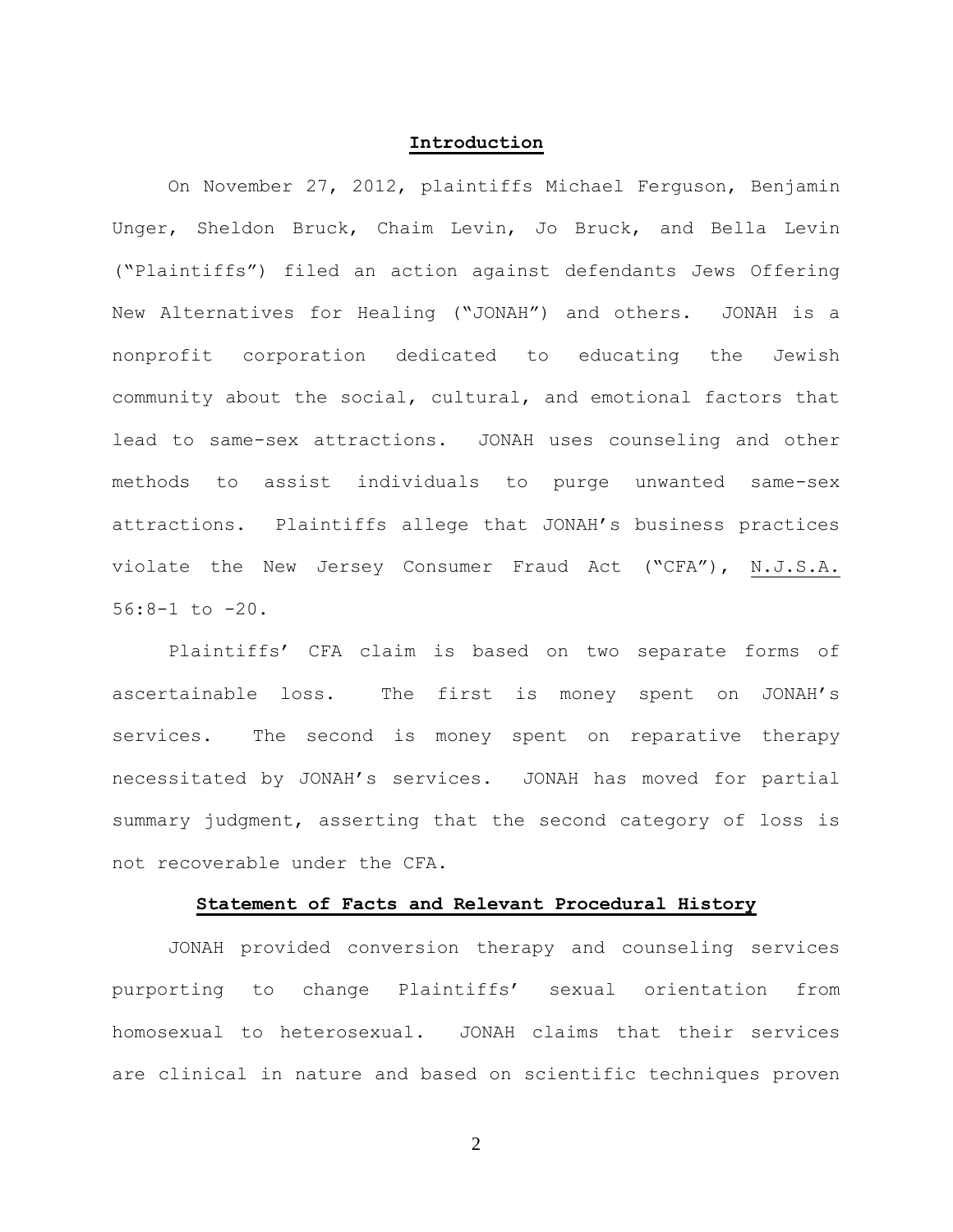to prevent or cure homosexuality. See *JONAH's History*, JONAH, available at https://www.jonahweb.org/sections.php?secId=11 (last visited June 2, 2014). In addition to offering counseling on homosexuality, JONAH's scope of services include therapy on other "sexual conflicts," such as "sexual promiscuity, pornography, sexual abuse, pedophilia or pederasty, compulsive masturbation, fetishes, transvestitism, incest, prostitution, emotional dependency, [and] sexual addictions." Ibid.

According to Plaintiffs, JONAH's conversion therapy required them to engage in various individual and group activities. For instance, during a private session, defendant Alan Downing ("Downing"), a JONAH-affiliated counselor, instructed plaintiff Chaim Levin ("Levin") "to say one negative thing about himself, remove an article of clothing, then repeat the process." Compl. ¶ 45. Levin submitted to Downing's instructions until he was naked, when Downing directed Levin "to touch his penis and then his buttocks." Ibid.

Plaintiff Benjamin Unger ("Unger") and plaintiff Michael Ferguson ("Ferguson") engaged in similar disrobing activities with Downing. Downing instructed Unger to remove his shirt in front of a mirror and requested that he "continue," but Unger refused. Ibid. In addition, Unger participated in a group exercise in which Downing instructed him and other young men to remove their clothing and stand in a circle naked, with Downing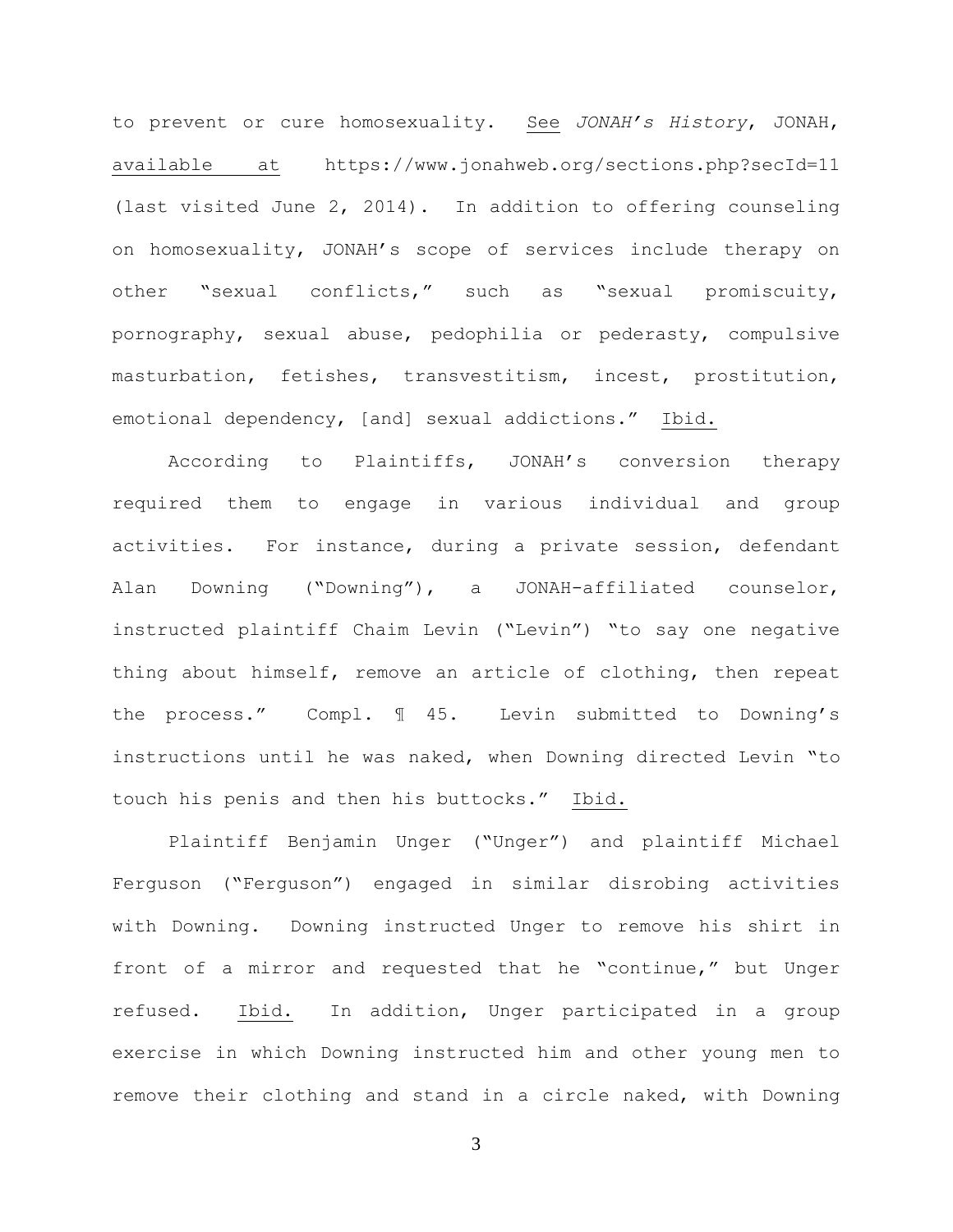also nude. Id. ¶ 46. As with Unger, Downing instructed Ferguson to undress in front of a mirror and "repeatedly urged [him] to remove additional clothing," but Ferguson refused. Ibid.

Other one-on-one activities consisted of counseling clients to spend more time at the gym and to be naked with their fathers at bathhouses. Id. ¶ 54. Downing also instructed Unger to beat an effigy of his mother with a tennis racket while screaming, as if killing her. Id. ¶ 59. Another JONAH counselor advised plaintiff Sheldon Bruck ("Bruck") to wear a rubber band on his wrist and snap it each time he felt attracted to another man. Id. ¶ 51.

Organized group activities included reenacting scenes of past abuse. For example, Downing instructed Levin to select an individual from the group to role-play his past abuser. The selected participant would repeat statements similar to those his abuser had made, such as "I won't love you anymore if you don't give me blow jobs." Ibid.

Another group exercise required participants to hold hands to create a human chain, with one individual standing behind the chain clutching two oranges representing testicles. Id. ¶ 55. Participants took turns standing on the other side of the human chain while being taunted with homophobic slurs. Ibid. Many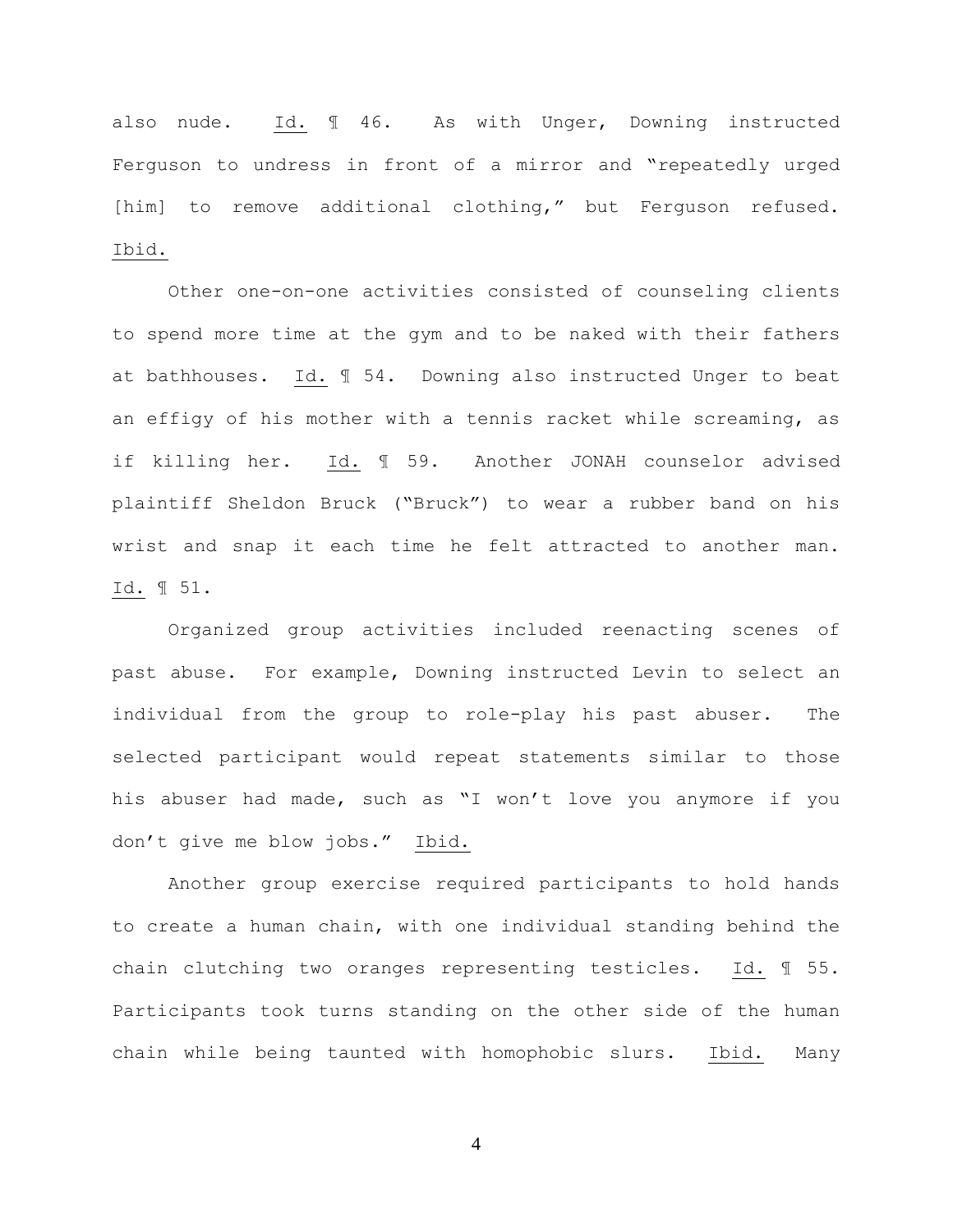purportedly expressed anger and struggled to break through the human chain to seize the two oranges. Ibid.

A different group exercise entailed blindfolding participants while counselors dribbled basketballs and made anti-gay slurs. Ibid. Downing also conducted group cuddling sessions with counselors and their younger clients in an effort to reduce or eliminate same-sex attraction. Id. ¶ 60.

As part of its conversion therapy counseling, JONAH advised Plaintiffs that being homosexual is loathsome and that homosexuals are more susceptible to loneliness, suicidal thoughts, and contracting HIV/AIDS. Id. ¶ 61.

JONAH typically charged Plaintiffs \$100 for each individual session, and \$60 for each group session. Id. ¶ 43. The cost of these services can exceed \$10,000, per year depending on the individual. Id. ¶ 11.

Plaintiffs allege that JONAH engaged in "unconscionable commercial practice, deception, fraud, false pretense, false promise, and misrepresentation[]" by claiming that homosexuality is a mental disorder and, in the face of empirical evidence to the contrary, that same-sex attractions can be reduced or eliminated through therapy. Id. ¶¶ 38-40. Additionally, Plaintiffs contend that JONAH advised them that if conversion therapy did not produce the promised results, the blame rested solely with the clients. Id. ¶¶ 38, 42.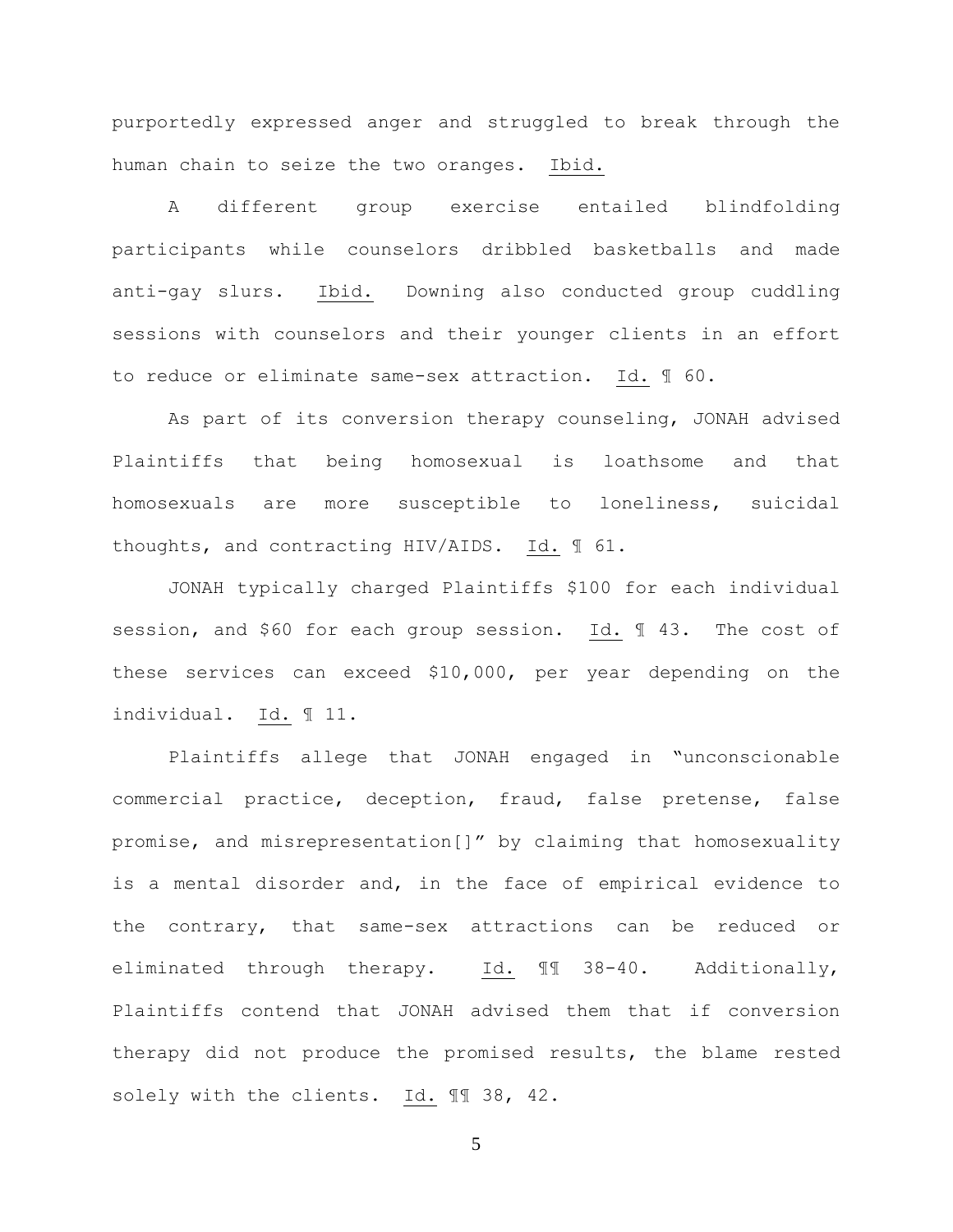Plaintiffs maintain that conversion therapy has been discredited and rejected by mainstream health organizations. Id. ¶ 5. They cite to the American Psychiatric Association for the proposition that "the potential risks of [conversion] therapy are great, including depression, anxiety and selfdestructive behavior, since therapist alignment with societal prejudices against homosexuality may reinforce self-hatred already experienced by the patient." Ibid. (quoting *Therapies Focused on Attempts to Change Sexual Orientation (Reparative or Conversion Therapies): COPP Position Statement*, AM. PSYCHIATRIC ASS'N, available\_at http://www.psychiatry.org/File%20Library/Advo cacy%20and%20Newsroom/Position%20Statements/ps2000\_ReparativeThe rapy.pdf).

Plaintiffs claim that reparative therapy was necessary as a result of JONAH's services. For example, Unger became deeply depressed and suffered an impaired ability to engage in physical and emotional relationships with men because JONAH conditioned him to view such relations as unnatural. Id. ¶ 72. Bruck experienced depression, anxiety, and suicidal thoughts because of his therapy sessions with JONAH. Id. ¶ 95. In short, each Plaintiff sought one or more professional mental counselors following his experience with JONAH. Id. ¶¶ 73, 85, 98, 108. Consequently, Plaintiffs submit that money expended for their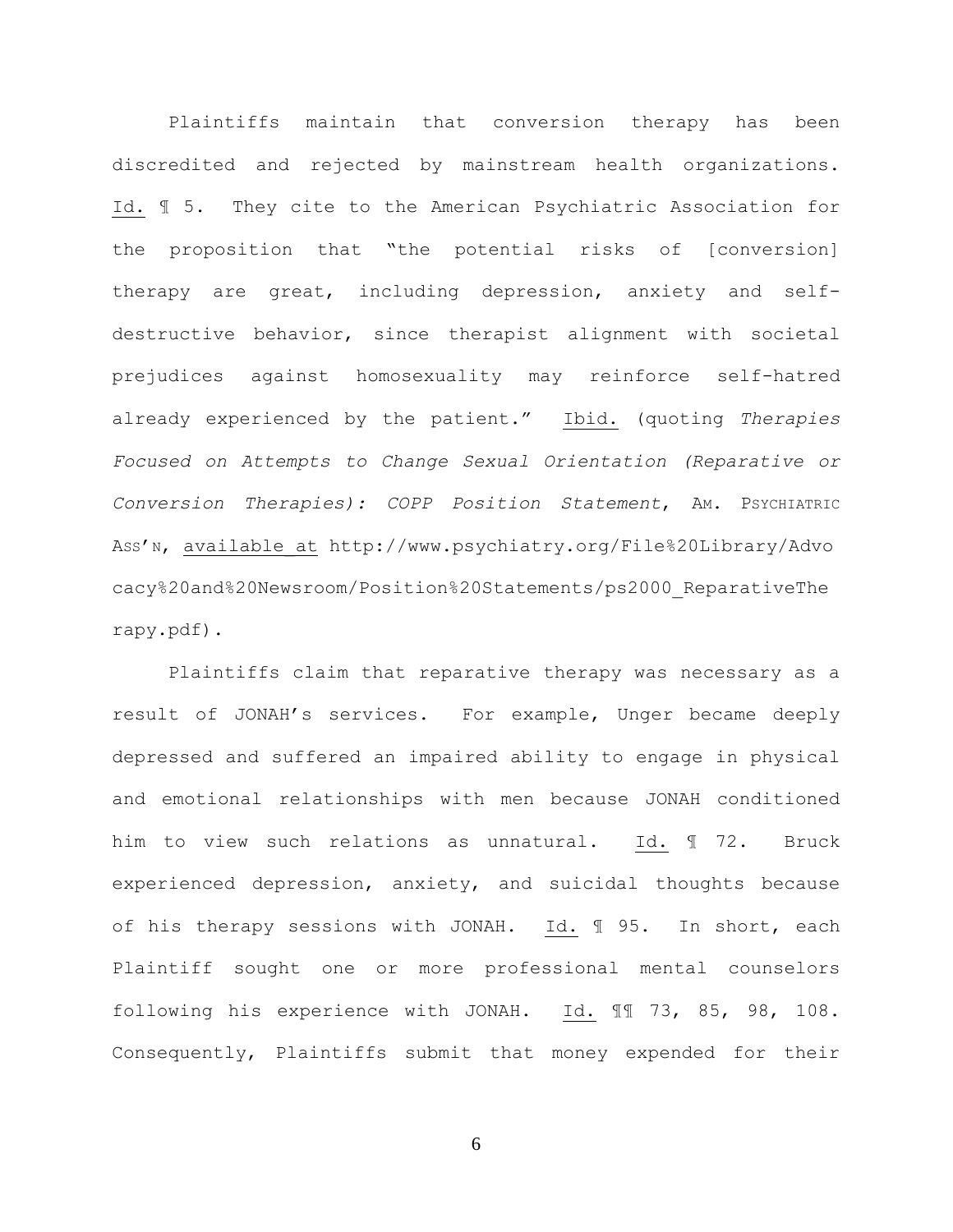post-JONAH therapy should be calculated as ascertainable loss under the CFA.

On March 26, 2014, JONAH moved for partial summary judgment, arguing that money expended to treat mental or emotional damages does not constitute an ascertainable loss under the CFA. Following oral arguments on the motion on May 9, 2014, the parties were asked to brief whether D'Agostino v. Maldonado, 216 N.J. 168 (2013), permits recovery for post-JONAH therapy as "damages sustained," even if it does not constitute "ascertainable loss" under the CFA as JONAH argues.

### **Discussion**

#### I.

Rule 4:46-2(c) provides that a court shall render summary judgment only when "the pleadings, depositions, answers to interrogatories and admissions on file, together with the affidavits, if any, show that there is no genuine issue as to any material fact challenged and that the moving party is entitled to a judgment or order as a matter of law." To determine whether there is a genuine issue as to a material fact, the court views the facts in the light most favorable to the nonmoving party. Brill v. Guardian Life Ins. Co. of Am., 142 N.J. 520, 523 (1995); see also Anderson v. Liberty Lobby, Inc., 477 U.S. 242, 248 (1986).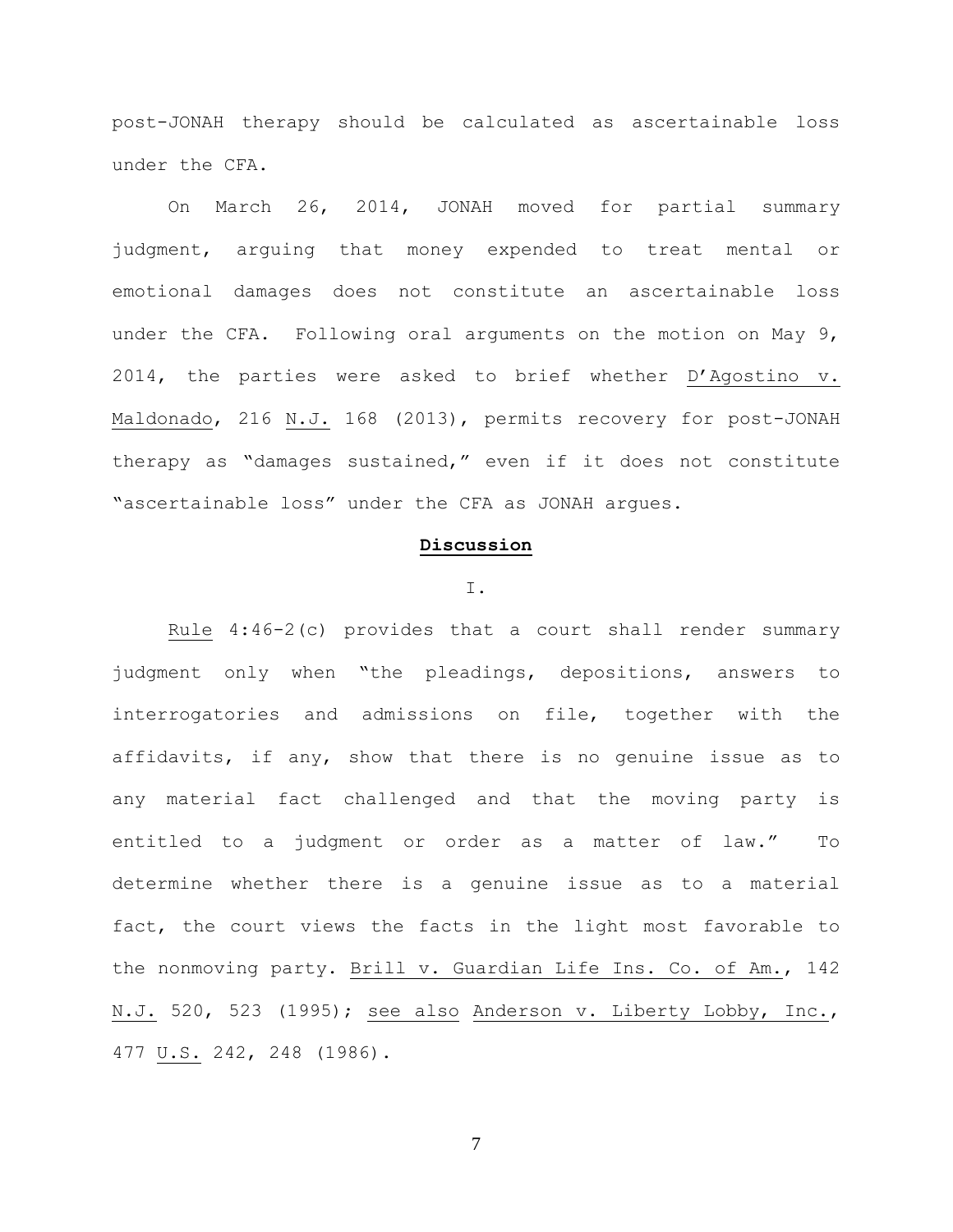Generally, summary judgment is inappropriate before the completion of discovery, and a litigant should have the opportunity for full exposure of its case. See Velantzas v. Colgate-Palmolive Co., 109 N.J. 189, 193 (1988); Mohamed v. Iglesia Evangelica Oasis De Salvacion, 424 N.J. Super. 489, 498 (App. Div. 2012). However, summary judgment may be granted if further discovery will not alter the result. Minoia v. Kushner, 365 N.J. Super. 304, 307 (App. Div.), certif. denied, 180 N.J. 354 (2004).

The party presenting a summary judgment motion must provide a statement of material facts containing citations to the record. Specifically,

> [t]he statement of material facts shall set forth in separately numbered paragraphs a concise statement of each material fact as to which the movant contends there is no genuine issue together with a citation to the portion of the motion record establishing the fact or demonstrating that it is uncontroverted. The citation shall identify the document and shall specify the pages and paragraphs or lines thereof or the specific portions of exhibits relied on.

 $[R. 4:46-2(a).]$ 

If the nonmoving party does not admit or deny each statement, the moving party's facts are deemed admitted for the purposes of the motion, as set forth in Rule 4:46-2(b).

As a procedural matter, JONAH failed to submit a statement of material facts as plainly required by Rule 4:46-2(a).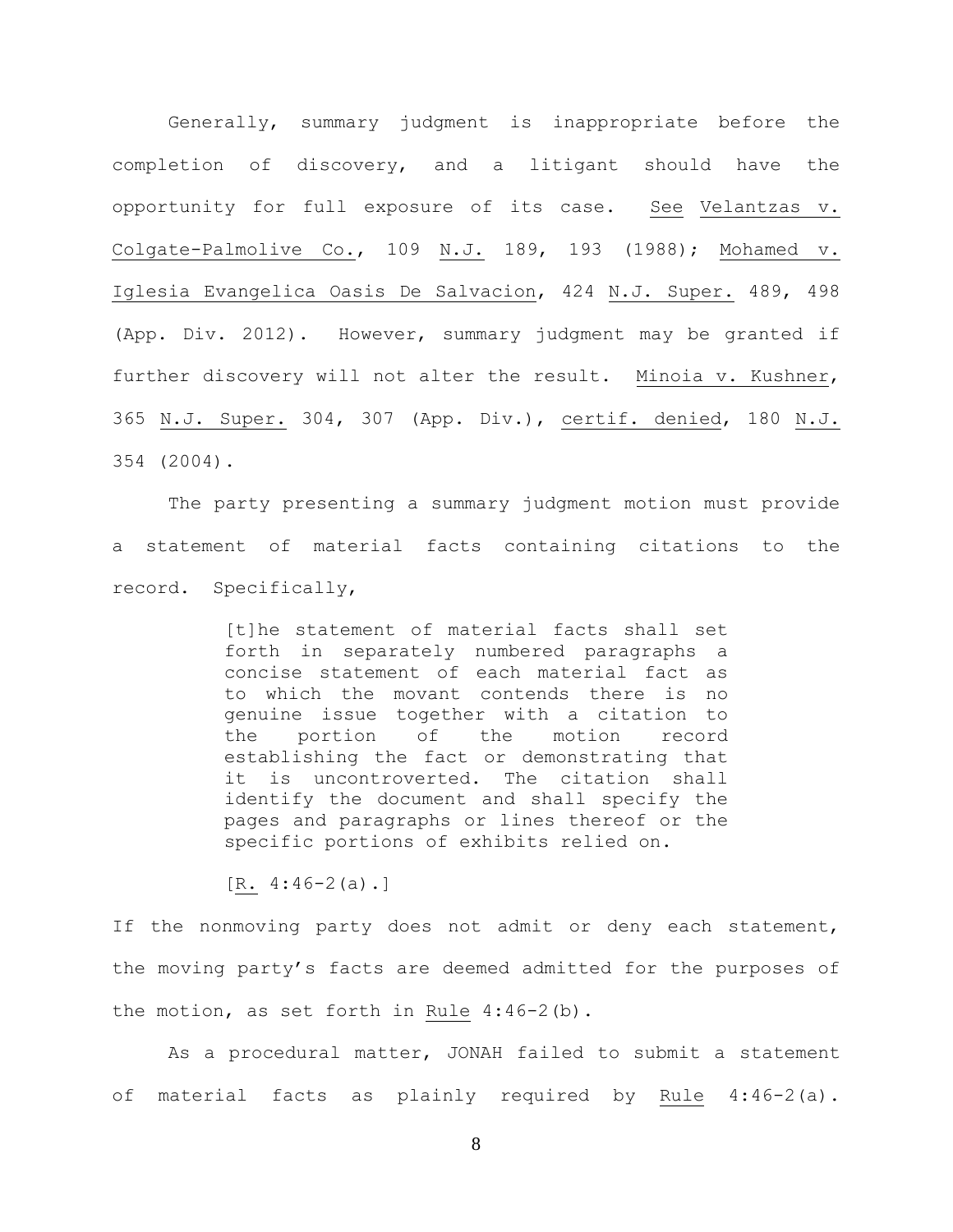Acknowledging that deficiency, JONAH concedes "that perhaps the motion should have been designated a motion for partial dismissal" under Rule 4:6-2(e), given that it is moving to strike a particular claim based solely on the allegations of Plaintiffs' Complaint. Drb3. Notwithstanding these deficiencies, and because JONAH ultimately submitted a statement of material facts with its reply brief in an effort to cure its error, the substance of JONAH's motion will be addressed.

## II.

The CFA was enacted in 1960 "'to combat the increasingly widespread practice of defrauding the consumer.'" Weinberg v. Sprint Corp., 173 N.J. 233, 247 (2002) (quoting Cox v. Sears Roebuck & Co., 138 N.J. 2, 14 (1994)). Originally, the power to enforce the CFA was vested exclusively with the Attorney General but, in a 1971 amendment, the Legislature supplemented the statute with a private cause of action. See id. at 248; D'Agostino v. Maldonado, 216 N.J. 168, 183 (2013).

The private cause of action operates to  $" (1)$  compensate the victim for his or her actual loss; (2) punish the wrongdoer through the award of treble damages; and (3) attract competent counsel to counteract the 'community scourge' of fraud by providing an incentive for an attorney to take a case involving a minor loss to the individual." D'Agostino, supra, 216 N.J. at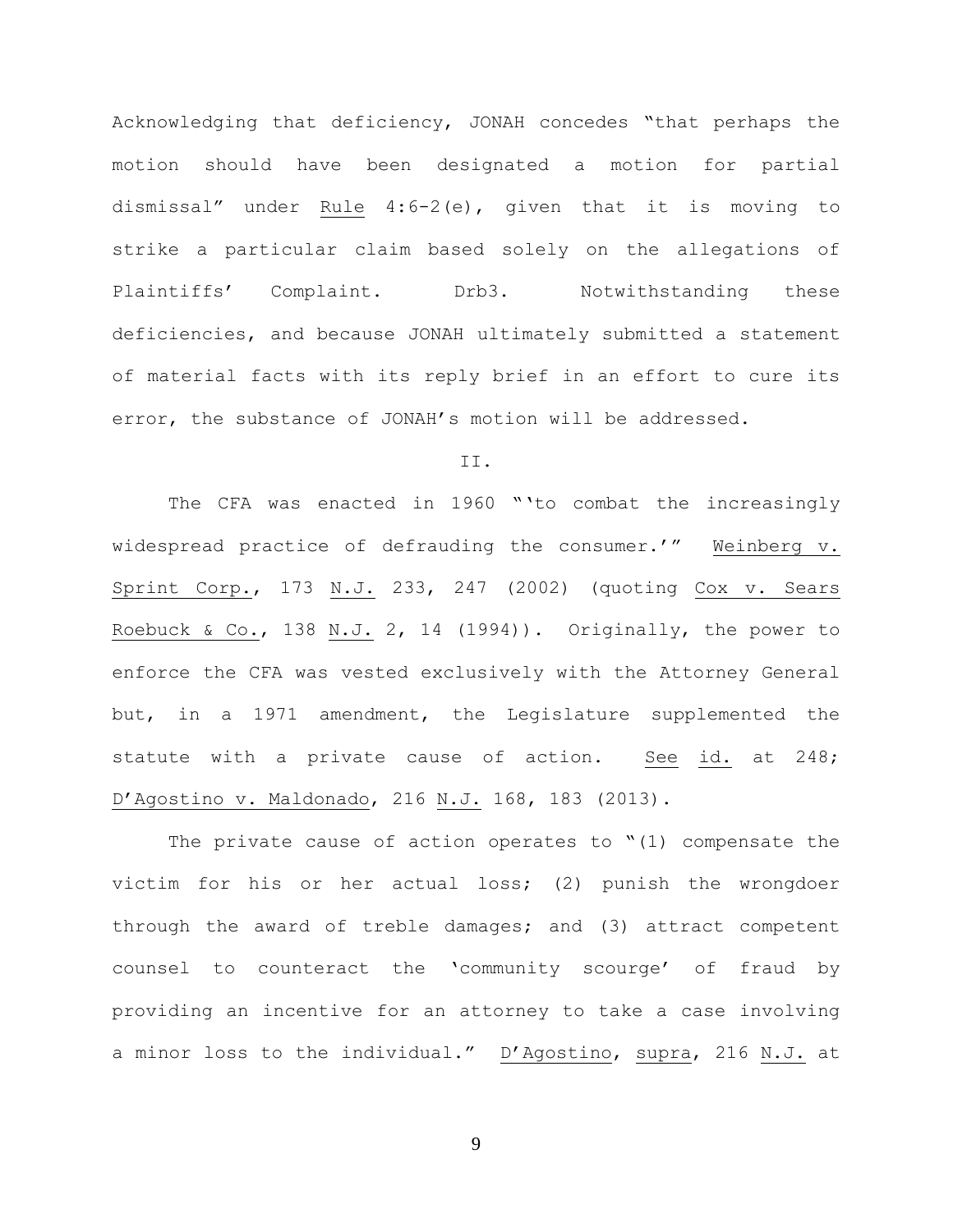183-84 (quoting Weinberg, supra, 173 N.J. at 249). The CFA specifically provides that

> [t]he act, use or employment by any person of any unconscionable commercial practice, deception, fraud, false pretense, false promise, misrepresentation, or the knowing, concealment, suppression, or omission of any material fact with intent that others rely upon such concealment, suppression or omission, in connection with the sale or advertisement of any merchandise or real estate, or with the subsequent performance of such person as aforesaid, whether or not any person has in fact been misled, deceived or damaged thereby, is declared to be an unlawful practice[.]

[N.J.S.A. 56:8-2.]

Merchandise, as defined under the CFA, includes "any . . . services or anything offered, directly or indirectly to the public for sale." N.J.S.A. 56:8-1(c).

The CFA requires the proof of three elements: an unlawful conduct by defendant; an ascertainable loss by plaintiff; and a causal relationship between the unlawful conduct and the ascertainable loss. D'Agostino, supra, 216 N.J. at 184. Unlawful conduct can be established through affirmative acts or omissions of any of the violations specified under N.J.S.A. 56:8-2, irrespective of intent. Thiedemann v. Mercedes-Benz USA, LLC, 183 N.J. 234, 245 (2005); see also D'Agostino, supra, 216 N.J. at 184 (explaining that CFA "establishes a broad business ethic applied to balance the interests of the consumer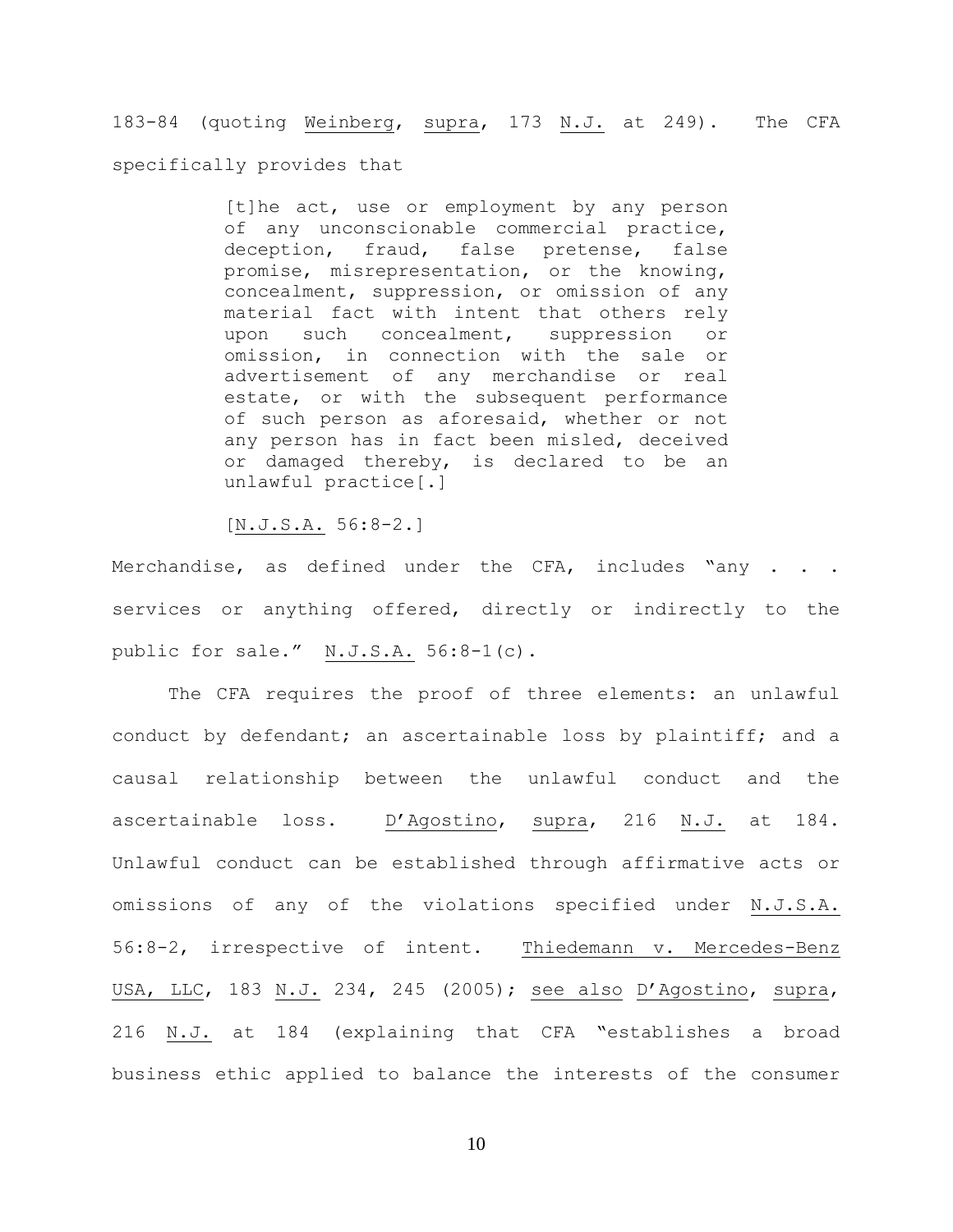public and those of the sellers" (citation and internal quotation marks omitted)).

Plaintiffs contend that JONAH engaged in unconscionable practices, deception, fraud, false promises, and misrepresentations in rendering its services. Insofar as this motion is concerned, JONAH does not contest any alleged unlawful conduct cited by Plaintiffs. Rather, the threshold issue is whether Plaintiffs' subsequent treatment costs constitute an "ascertainable loss" under the CFA.

The definition of ascertainable loss and what constitutes ascertainable loss has been subject to considerable litigation and debate. The Supreme Court of New Jersey has recognized that "[t]here is little that illuminates the precise meaning that the Legislature intended in respect of the term 'ascertainable loss' in our statute." Thiedemann, supra, 183 N.J. at 248; see also D'Agostino, supra, 216 N.J. at 190 ("Notwithstanding the importance of ascertainable loss, we find sparse guidance in the statutory text."). It is incumbent on a private plaintiff to present sufficient credible evidence from which a factfinder can find or infer that the plaintiff suffered an actual loss. Ibid. That said, the element of ascertainable loss under the CFA must be "quantifiable or measurable." D'Agostino, supra, 216 N.J. at 185 (citation and quotation marks omitted). "To raise a genuine dispute about such a fact, the plaintiff must proffer evidence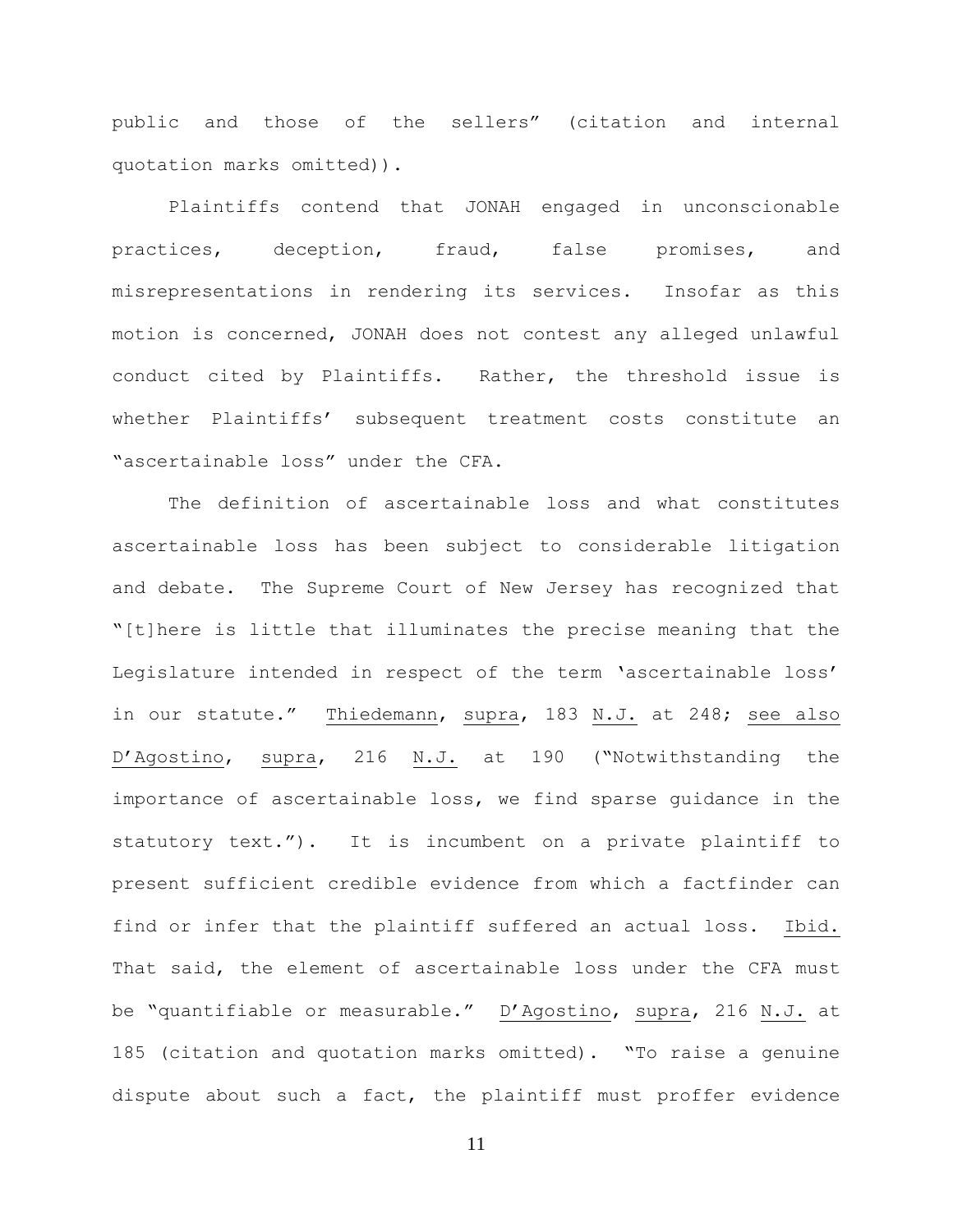of loss that is not hypothetical or illusory." Thiedemann, supra, 183 N.J. at 248.

This is not to say, however, that an ascertainable loss need be "demonstrated in all its particularity to avoid summary judgment." Ibid. Nor is ascertainable loss exclusively limited to an "out-of-pocket loss to the plaintiff." Ibid. "An estimate of damages, calculated within a reasonable degree of certainty will suffice to demonstrate an ascertainable loss." Id. at 249 (citation and internal quotation marks omitted).

JONAH characterizes Plaintiffs' subsequent treatment costs as damages arising out of emotional distress. It therefore concludes that those damages are non-economic and, thus, not recoverable as ascertainable loss. JONAH relies on Gupta v. Asha Enterprises LLC, 422 N.J. Super. 136 (App. Div. 2011), and to Billings v. American Express Company, 2011 U.S. Dist. LEXIS 132185 (D.N.J. Nov. 16, 2011), in support of its conclusion.<sup>1</sup>

In Gupta, supra, the plaintiffs were Hindu vegetarians who filed a CFA claim against a restaurant after it had inadvertently served them meat-filled samosas. 422 N.J. Super. at 141-42. The plaintiffs claimed their ascertainable loss was

 $\overline{a}$ 

 $1$  Billings is an unpublished decision. Rule 1:36-3 provides that "[n]o unpublished opinion shall constitute precedent or be binding upon any court" and that "no unpublished opinion shall be cited by any court." To the extent any reference is made to Billings, it is for illustrative purposes only, and not as precedent, either binding or persuasive.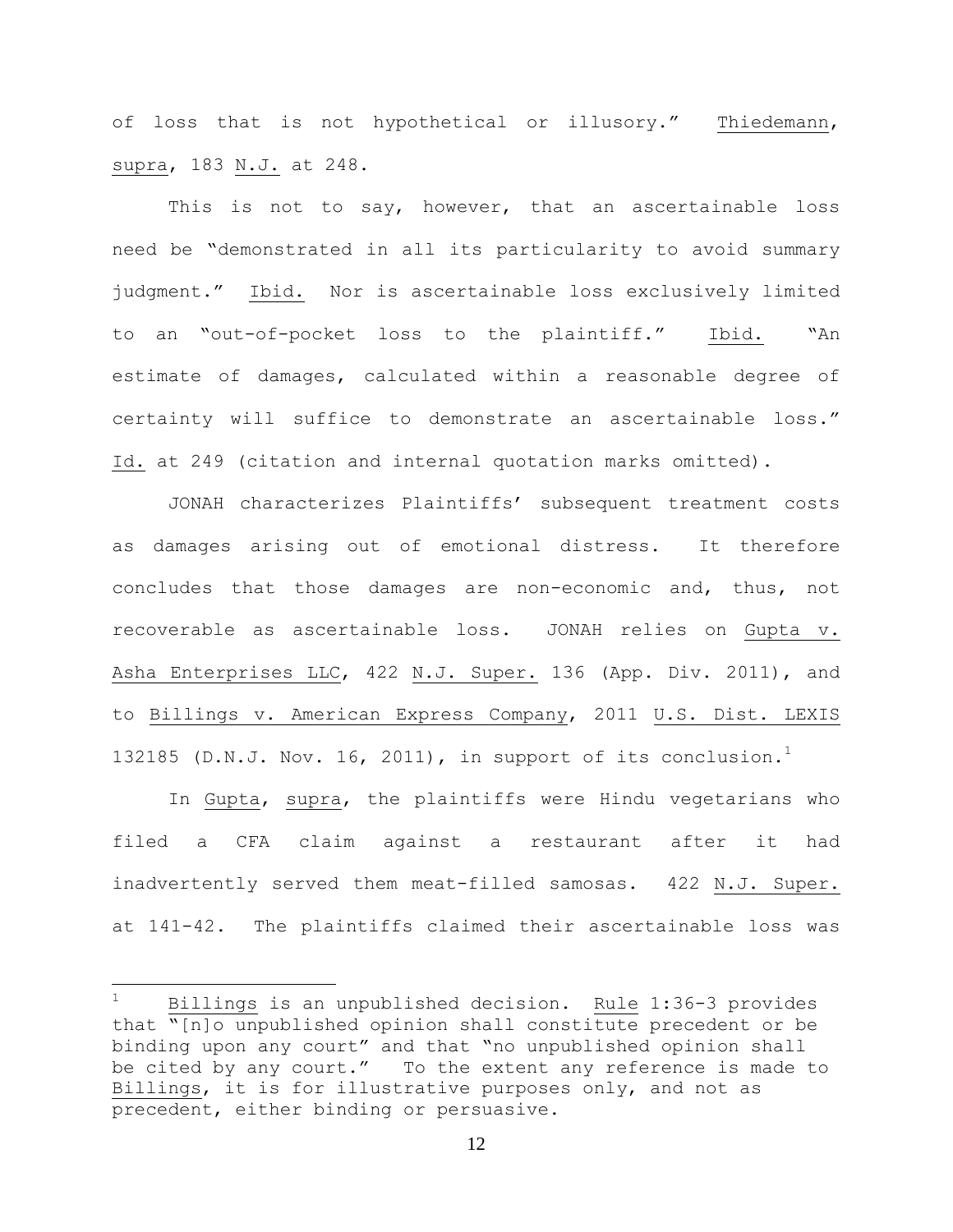the cost of a trip to India "to undergo a purification ritual" along the Ganges River following their consumption of the samosas. Id. at 149. The Appellate Division rejected their claim for damages because "the cost of cure for an alleged spiritual injury . . . cannot be categorized as either a loss of money or propery," particularly since the restaurant furnished an order of conforming samosas to the plaintiffs free of cost. Ibid. Hence, no "underlying loss of property" was demonstrated. Ibid.

Relying on Gupta, the United States District Court for the District of New Jersey likewise held in Billings. There, the plaintiff filed a CFA claim against American Express Co. ("AMEX") alleging that it misrepresented the status of his Credit Line Account. Billings, supra, 2011 U.S. Dist. LEXIS 132185 at \*26-27. The plaintiff sought to make a purchase with his AMEX credit card but his card was declined because AMEX had suspended his charging privileges. Id. at \*1-2. According to the plaintiff, he placed numerous calls to AMEX customer service representatives and requested to speak with a supervisor, but two of the customer service representatives with whom he spoke terminated his call and failed to investigate the status of his account. Id. at \*2-3. The plaintiff asserted that this conduct and alleged misrepresentation caused him to suffer emotional distress, which required psychiatric therapy and prescription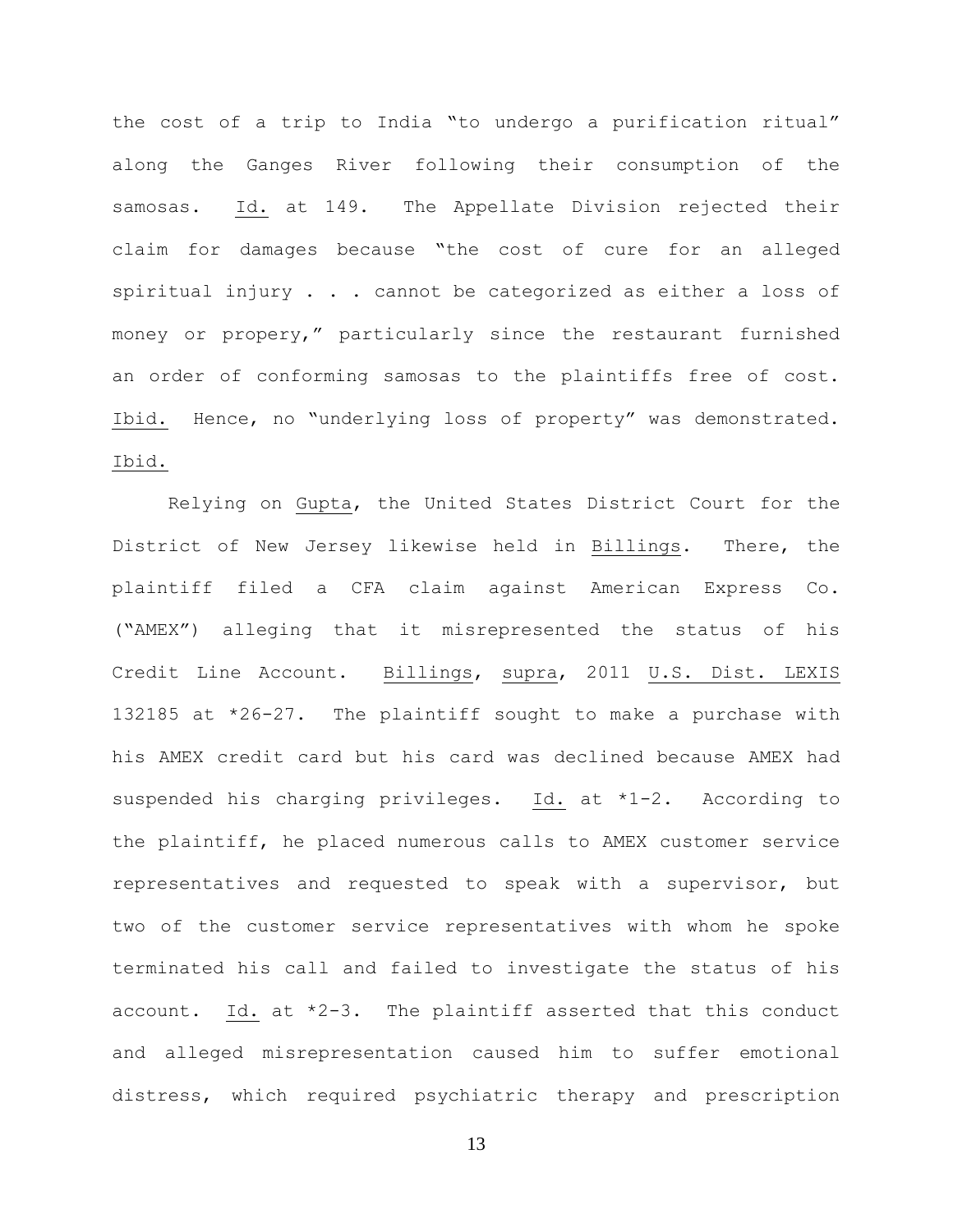medication. Id. at \*27-28. The court dismissed his claim for failing to assert an ascertainable loss, reasoning that consequential damages arising out of emotional distress and mental anguish are non-economic losses not recoverable under the CFA. Id. at \*28.

In contrast, Plaintiffs assert that their claims for post-JONAH treatment costs are supported by Cox v. Sears Roebuck & Co., 138 N.J. 2 (1994). The plaintiff in Cox contracted with Sears to renovate his kitchen and to install new appliances. 138 N.J. at 7-8. After performance was complete, the plaintiff filed a CFA claim against Sears because the renovations were substandard and failed to comply with home-repair regulations. Id. at 8. Sears counterclaimed for the contract price. Ibid. The Supreme Court of New Jersey determined that the plaintiff had proffered sufficient evidence to establish an ascertainable loss based on the poor workmanship of Sears, and held that the proper measure of damages is "the cost of repair" as decided by the jury. Id. at 22-23. It held further that the plaintiff could recover the cost of repair as an ascertainable loss, regardless of whether he failed to pay Sears the contract price or failed to repair the damaged kitchen. Id. at 23-24.

Plaintiffs similarly contend that reparative treatment and counseling following their receipt of services from JONAH should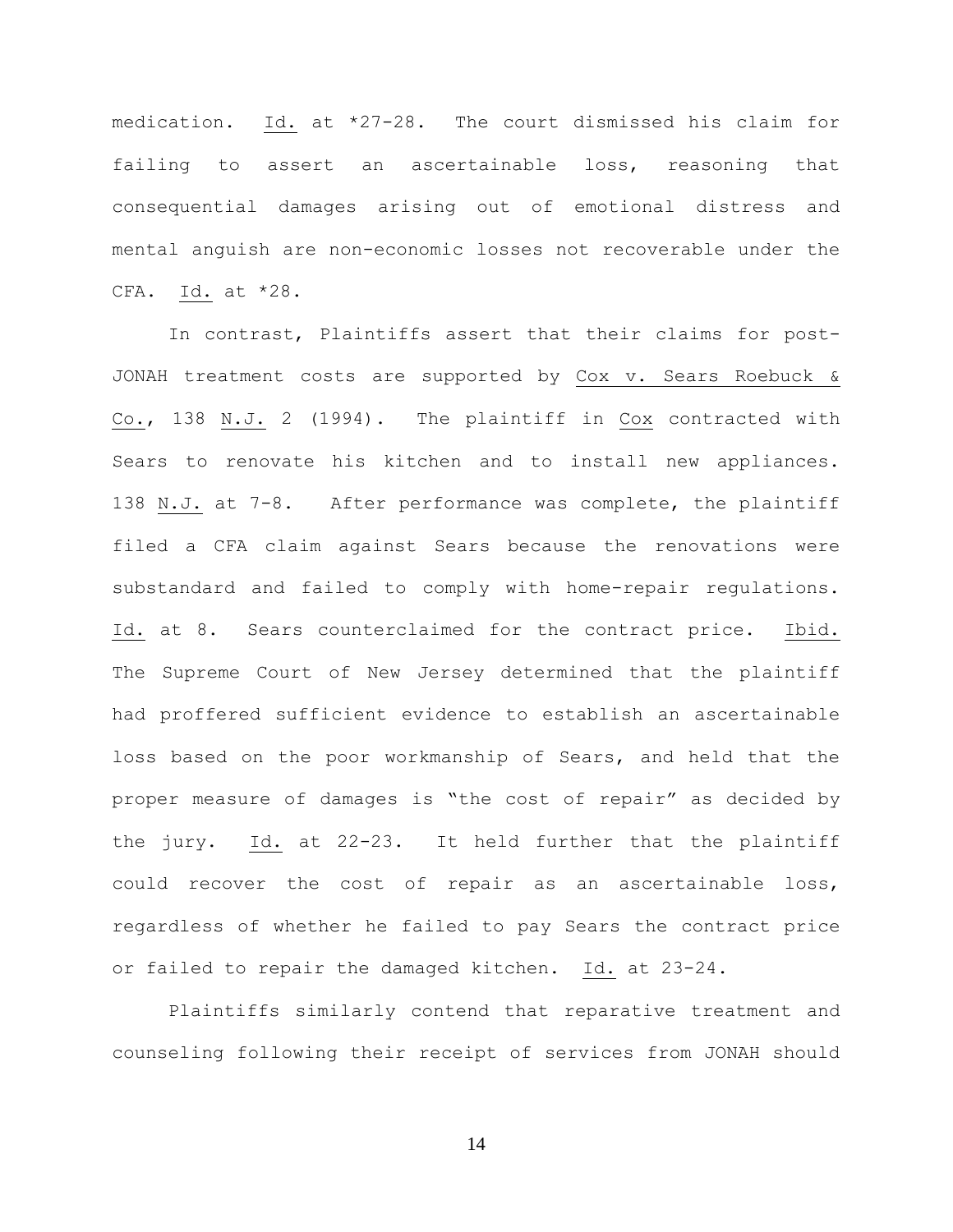constitute an ascertainable loss cognizable under the CFA. Their reasoning is based on Cox's holding.

This Court agrees. It concludes that a categorical denial for recovery of Plaintiffs' post-JONAH treatment costs is inappropriate. Gupta and Billings are distinguishable because the alleged unlawful conduct in respect of the "merchandise" offered in those cases were unrelated to mental or emotional counseling. This distinction also renders irrelevant the other cases cited in JONAH's motion; the emotional distress alleged by plaintiffs in each of these cases was a step removed from the product or services rendered. See Gennari v. Weichert Co. Realtors, 148 N.J. 582, 611 (1997) (holding emotional damages arising out of purchase of a defective home are not recoverable under CFA); Cole v. Laughery Funeral Home, 376 N.J. Super. 135, 144-45 (App. Div. 2005) (treating emotional injuries arising from misrepresentations by a funeral home to be non-economic).

Without addressing the veracity or science of conversation therapy, the nature of the services JONAH offered was premised on designating homosexuality, and other sexual conflicts, as a mental disorder, and the underlying transaction in this case involved reducing or eliminating same-sex attractions through emotional and mental health counseling. Just as the purchaser of a home is a consumer of a product, the recipient of conversion therapy is a consumer of services. Because, assuming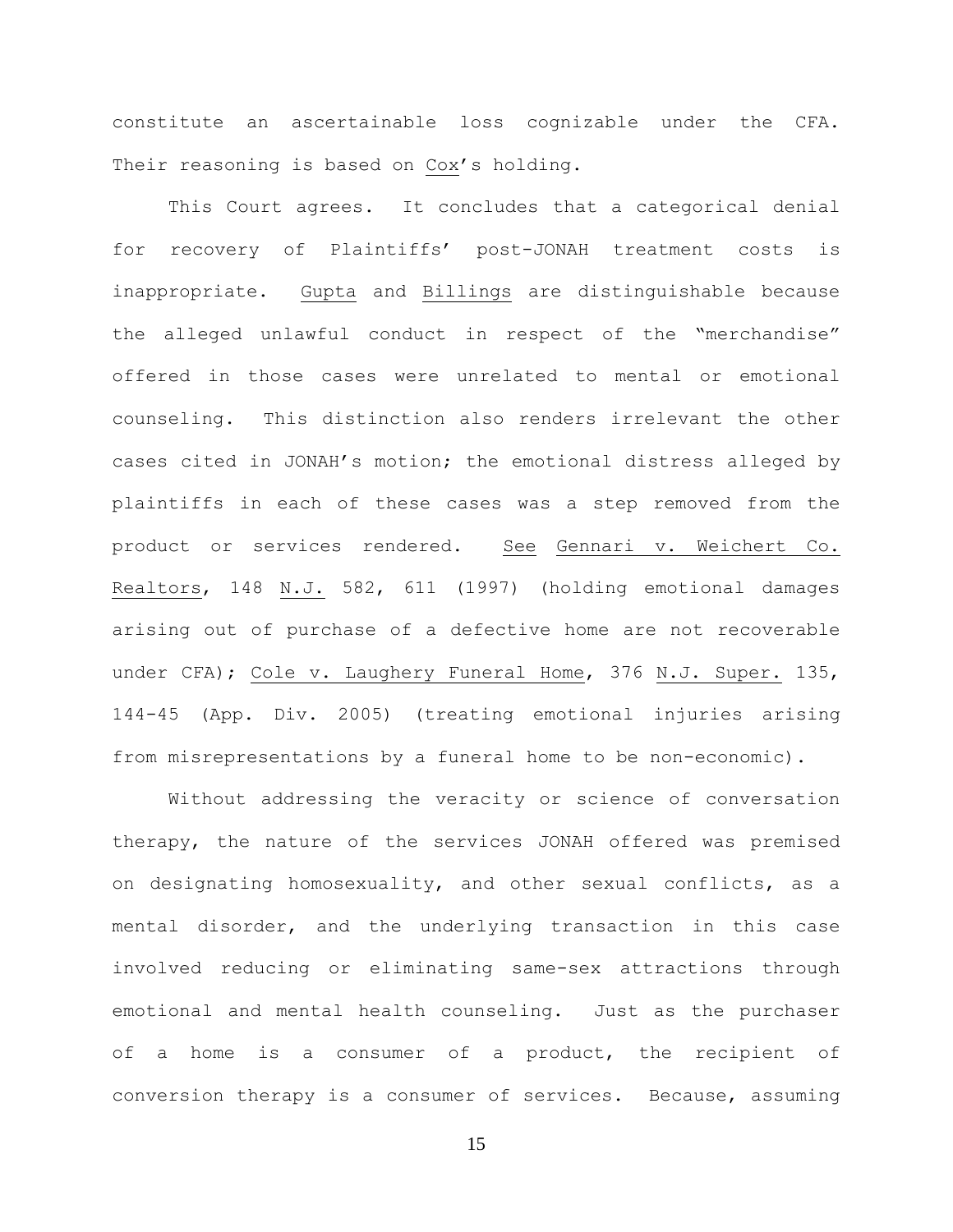the facts in the light most favorable to Plaintiffs, JONAH's conversion therapy damaged the individuals it was meant "to cure," any subsequent costs of repairing Plaintiffs' mental or emotional health are the direct and proximate result of JONAH's actions and, hence, should be borne by JONAH, provided of course that Plaintiffs tender evidence both competent and sufficient to establish such damages. "[T]he existence of ascertainable loss resulting from a defendant's CFA violation should be determined on the basis of the plaintiff's position following the defendant's unlawful commercial practice." D'Agostino, supra, 216 N.J. at 197. Accordingly, the cost of reparative therapy caused by the alleged CFA violations may properly constitute an ascertainable loss under the CFA.

Even if the cost for reparative therapy does not constitute an element of ascertainable loss, that does not end the inquiry; whether the cost of reparative therapy can be calculated as "damages sustained" for purposes of the remedy imposed under the CFA remains. D'Agostino is instructive: it reiterated that "ascertainable loss" and "damages sustained" have separate functions under the CFA. 216 N.J. Super. at 192.

Ascertainable loss is a prerequisite to determining damages sustained under the CFA. "There is no calculation of 'damages sustained' unless the ascertainable loss requirement is first satisfied." Ibid. (quoting Thiedemann, supra, 183 N.J. at 247).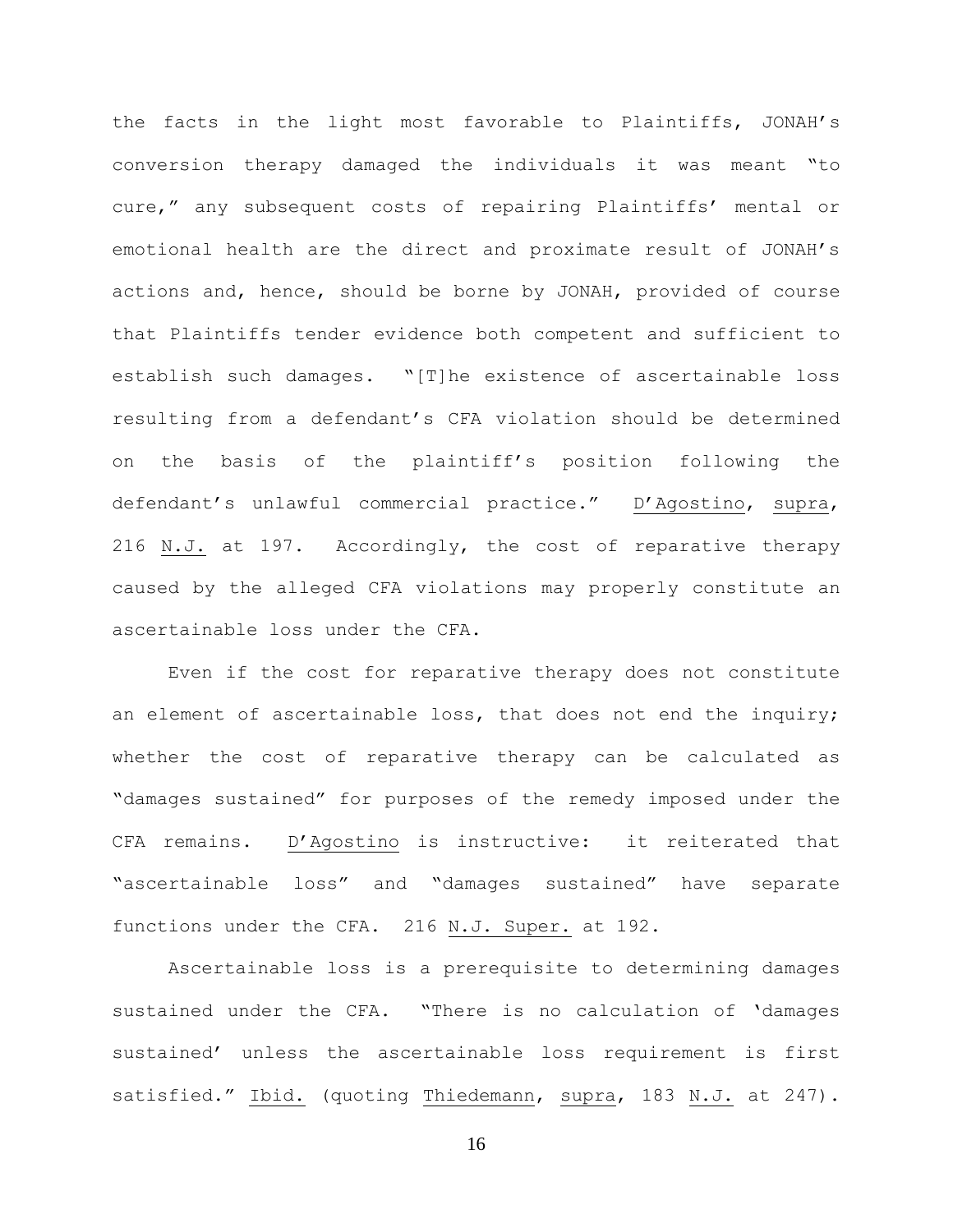In respect of whether non-economic damages can be recoverable under "damages sustained," Gennari, supra, explains that

> [o]ne reading of the Act is that a party who suffers any ascertainable loss has standing to sue and can recover three times "any and all damages sustained." The alternative, and we believe more appropriate, interpretation is that "damages" are limited to "ascertainable loss." At common-law an injured party could recover only for the injuries sustained. Absent a clear expression of legislative intent changing the common law rule, we are reluctant to read the Act to encompass non-economic losses.

[148 N.J. at 613.]

To conclude on the basis of this proposition that Plaintiff's post-JONAH treatment costs are not recoverable under damages sustained necessarily presumes that such costs are noneconomic in nature. Because subsequent treatment costs are quantifiable -- based on the amount expended on professional health services -- even if these costs do not qualify as a CFA ascertainable loss, they constitute "damages sustained" for remedy purposes under the CFA.

Furthermore, neither Gennari nor D'Agostino firmly repudiates calculating treble damages using other factors in conjunction with ascertainable loss. "The treble damages remedy is mandatory under N.J.S.A. 56:8-19 if a consumer-fraud plaintiff proves both an unlawful practice under the Act and an ascertainable loss." D'Agostino, supra, 216 N.J. at 185